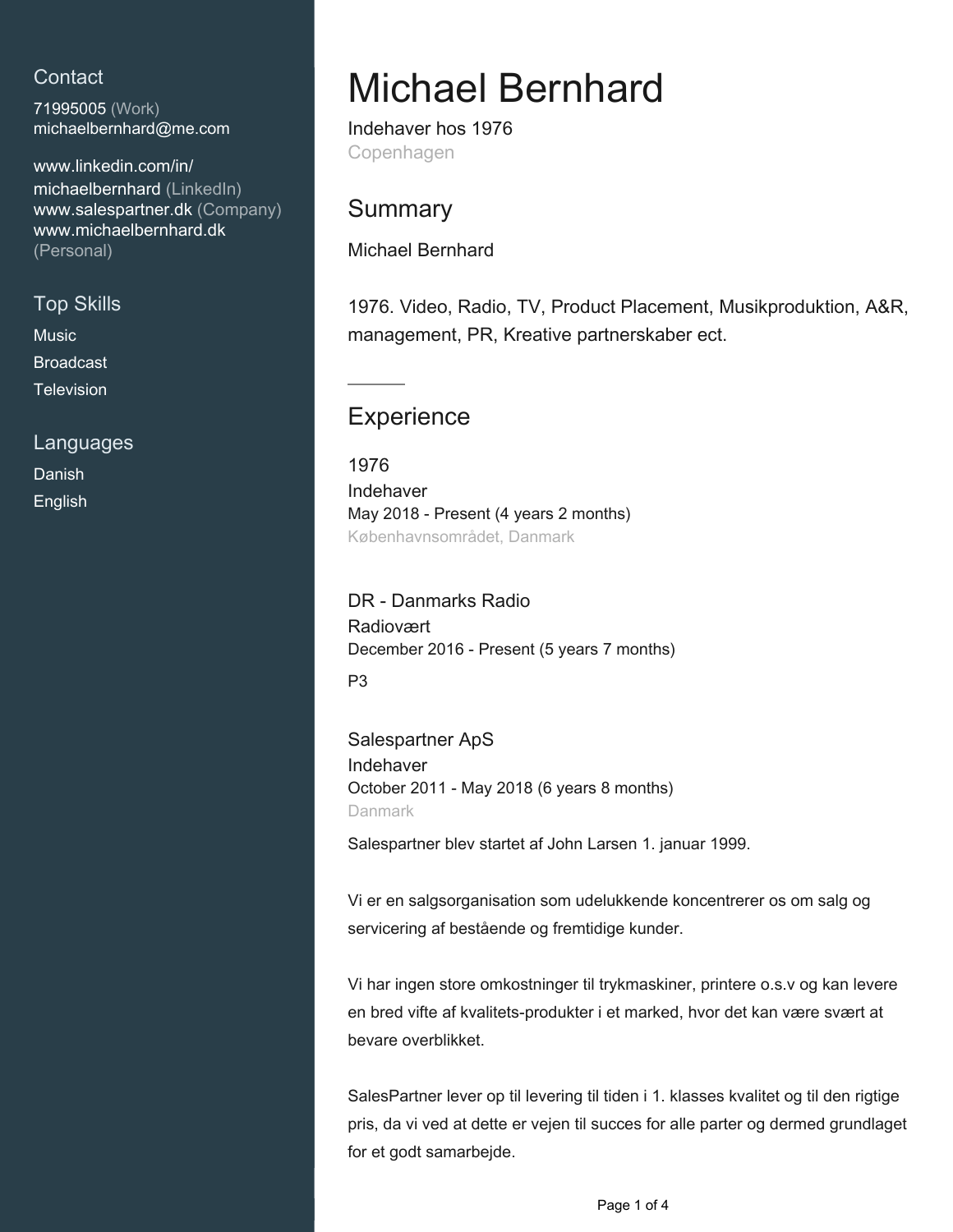Bauer Media Vært August 2008 - December 2016 (8 years 5 months) Radio 100, Nova Fm, The Voice.

**Mediapartners** Mediapartners // Productplacement.nu October 2010 - January 2012 (1 year 4 months)

Product Placement in Denmark. www.productplacement.nu

**Thinkhouse** Kreativ August 2009 - November 2010 (1 year 4 months) Kreativ - arbejde med brands som "CocaCola" "Stimerol" & "Carlsberg"

EMI Music / Boom Records A&R January 2006 - October 2007 (1 year 10 months)

Boom!Records is founded by Ivor Novello winning songwriter and producer Remee.

The record label with it's mainstream pop attitude has released Trolle Siebenhaar "Sweet Dogs" (gold) in Denmark, and Germany/Switzerland/ Austria and other territories in the beginning of 2007. The label also released Bryan Rice. A huge succes in Denmark and 14 other countries around the world.

I am responsible for the artists of this label and are scouting for new upcomming artists.

#### AMM

Head of Management January 2005 - January 2006 (1 year 1 month)

Started at the management/booking agency AMM ApS. Handling: Tue West, Magtens Korridorer, Søs Fenger, Jokeren, Bryan Rice,

Mani Spinx and many more...

SBS Radio Vært February 2005 - September 2005 (8 months) The Voice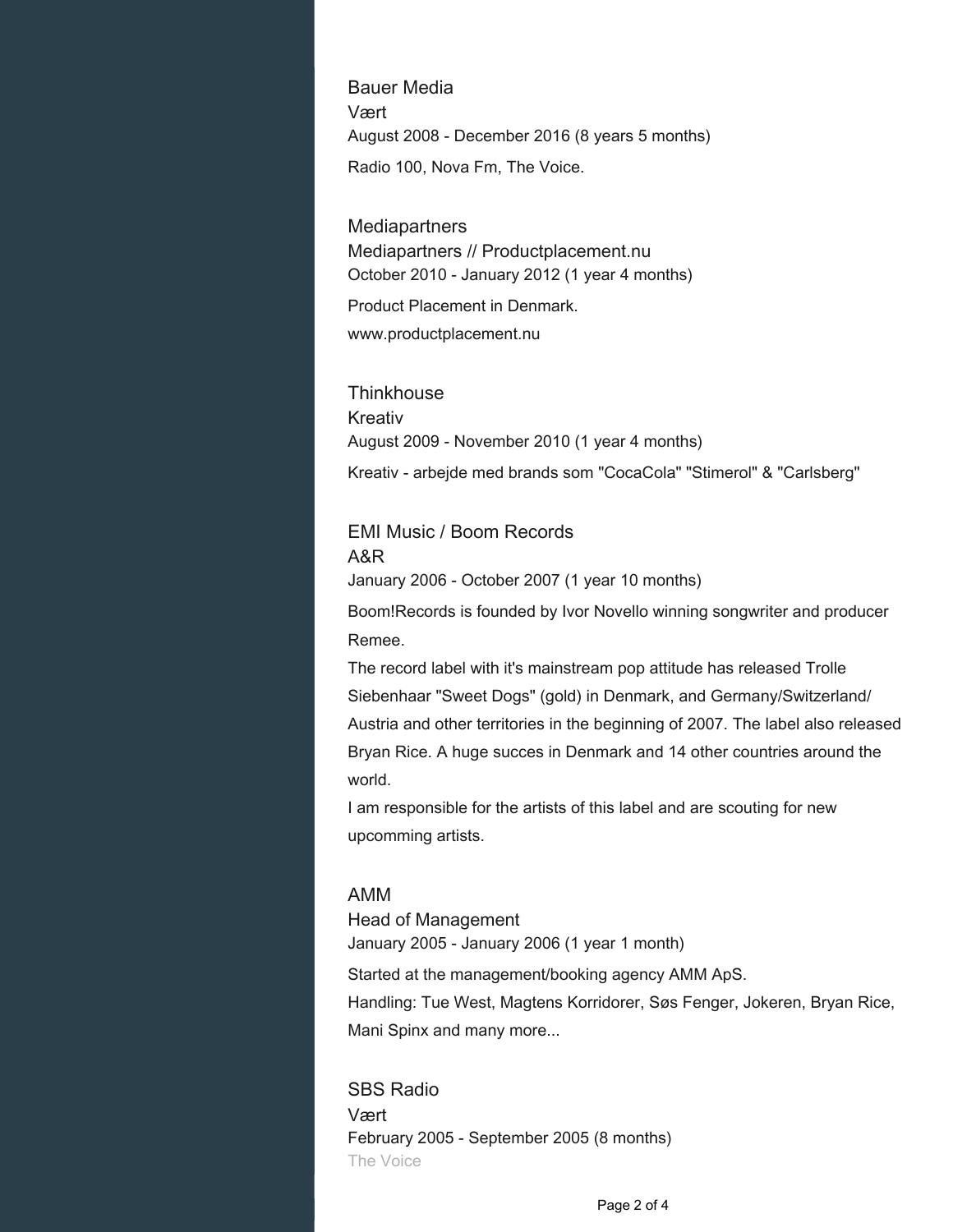Vært "The Freakshow"

#### KML

Head of Management January 2004 - January 2005 (1 year 1 month) Started the booking agency KML. In that periode I also created and developed the artist Tue West & Magtens Korridorer. Tue West sold Platinum & Gold with his debut and follow-up "Meldingen Kommer" Magtens Korridorer sold "Friværdi" Gold.

#### SBS TV

TV Vært August 2002 - January 2004 (1 year 6 months) host at TvDanmark. shows in that period was: "Sig Det er løgn" "Et slag for en sag" "Helge & Bernhard"

### Danmarks Radio 4 years 7 months

TV Vært January 2002 - July 2002 (7 months)

Tv host Children Program. FlimmerSport. With Rikke Frøjk.

TV Vært January 2001 - January 2002 (1 year 1 month) Børne 1'eren med Camilla Ottesen.

TV Vært 2001 - 2002 (1 year)

Børne 1'reren

Vært January 1998 - January 2001 (3 years 1 month) "Tjeklisten" "Natradio" "Katapult"

Vært 1998 - 2000 (2 years)

Vært